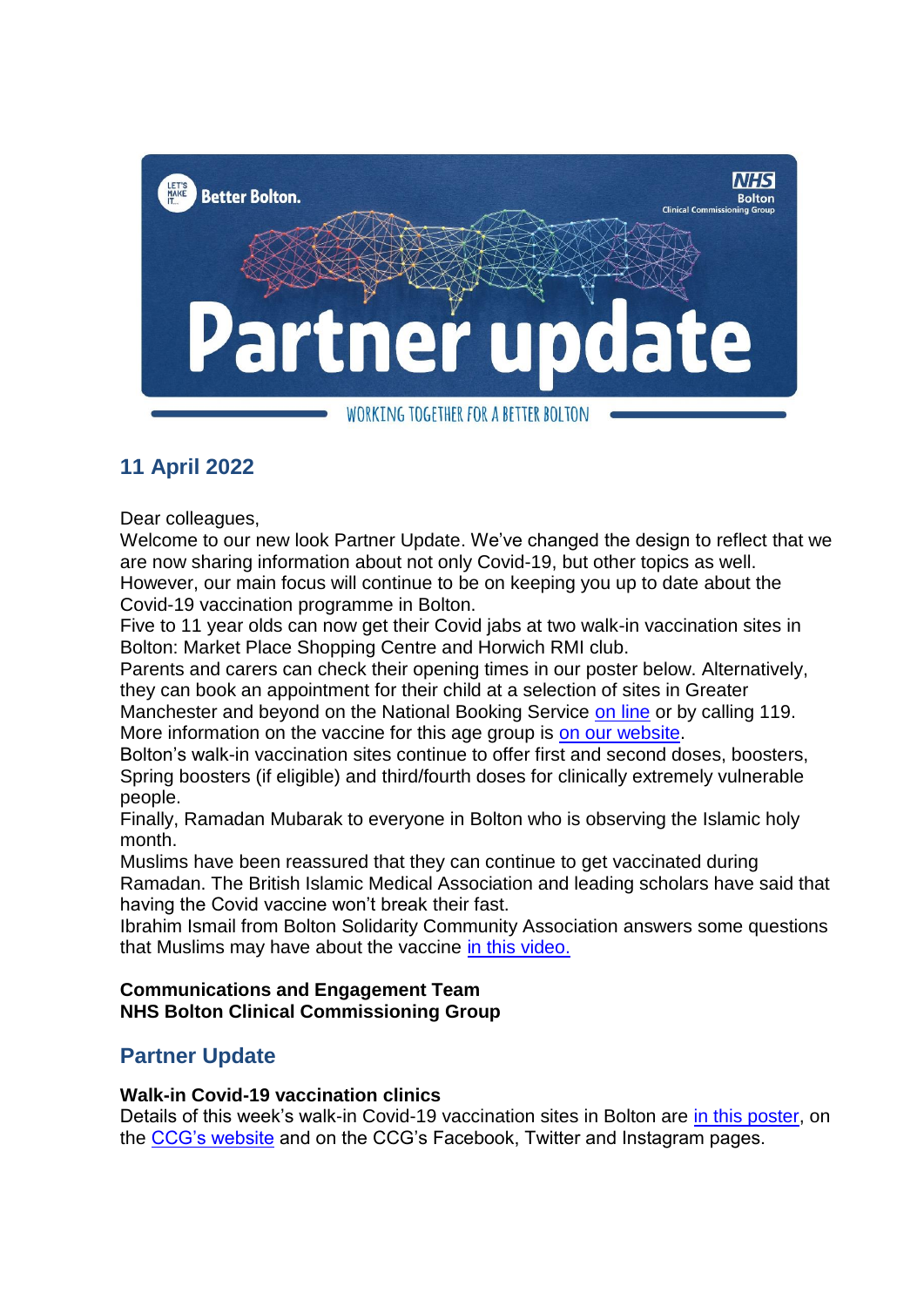#### **New to the UK vaccination information for migrants**

The [Government's](https://www.gov.uk/government/publications/immunisation-information-for-migrants) website has information for anyone who has moved to the UK and advises them on the need to register with a GP to have their routine vaccinations. It explains the vaccines that people with health conditions, pregnant women, infants, children and older adults need and the diseases this will help to protect them from. It also has information on health services, how to use them and where to get assistance. Leaflets can be downloaded in a selection of languages.

## **Waiting for treatment?**

The NHS is continuing to work hard to reduce hospital waiting lists which have built up during the pandemic.

If your or someone you know is waiting for delayed treatment, the GM While You Wait [website](https://whileyouwait.org.uk/) has advice and support. The NHS has also launched the My Planned Care [website](https://www.myplannedcare.nhs.uk/nwest/bolton/) which gives patients the latest average waiting time for a consultation, treatment or surgery at individual hospitals, along with advice and support.

## **Mental health support**

Supported Steps offers free support to people in Bolton whose financial struggles are having an impact in their mental health and wellbeing. See this leaflet for more [information.](https://www.boltonccg.nhs.uk/media/7988/posterfinal.pdf)

## **Cheering Bolton's community champions**

The voluntary work of Bolton's community champions is being celebrated on billboards, adverts and advans across the borough.

The champions have played a vital role in sharing trusted information about coronavirus, and the Covid-19 vaccination and testing programmes, with people in their local communities.

[Find out more about the programme and how to take part.](https://www.boltonccg.nhs.uk/news-events/news/cheering-boltons-community-champions)



## **The Big Conversation**

Greater Manchester Integrated Care Partnership has launched a [public consultation.](https://www.gmhsc.org.uk/event/the-big-conversation/) People who live or work in Greater Manchester are urged to complete the Big Conversation survey for the chance to win one of four £250 shopping vouchers. The results will be used to help the partnership develop its five year plan which will set out its aims, objectives and priorities for health and care in GM – and how it intends to achieve them. Closing date: Sunday May 8.